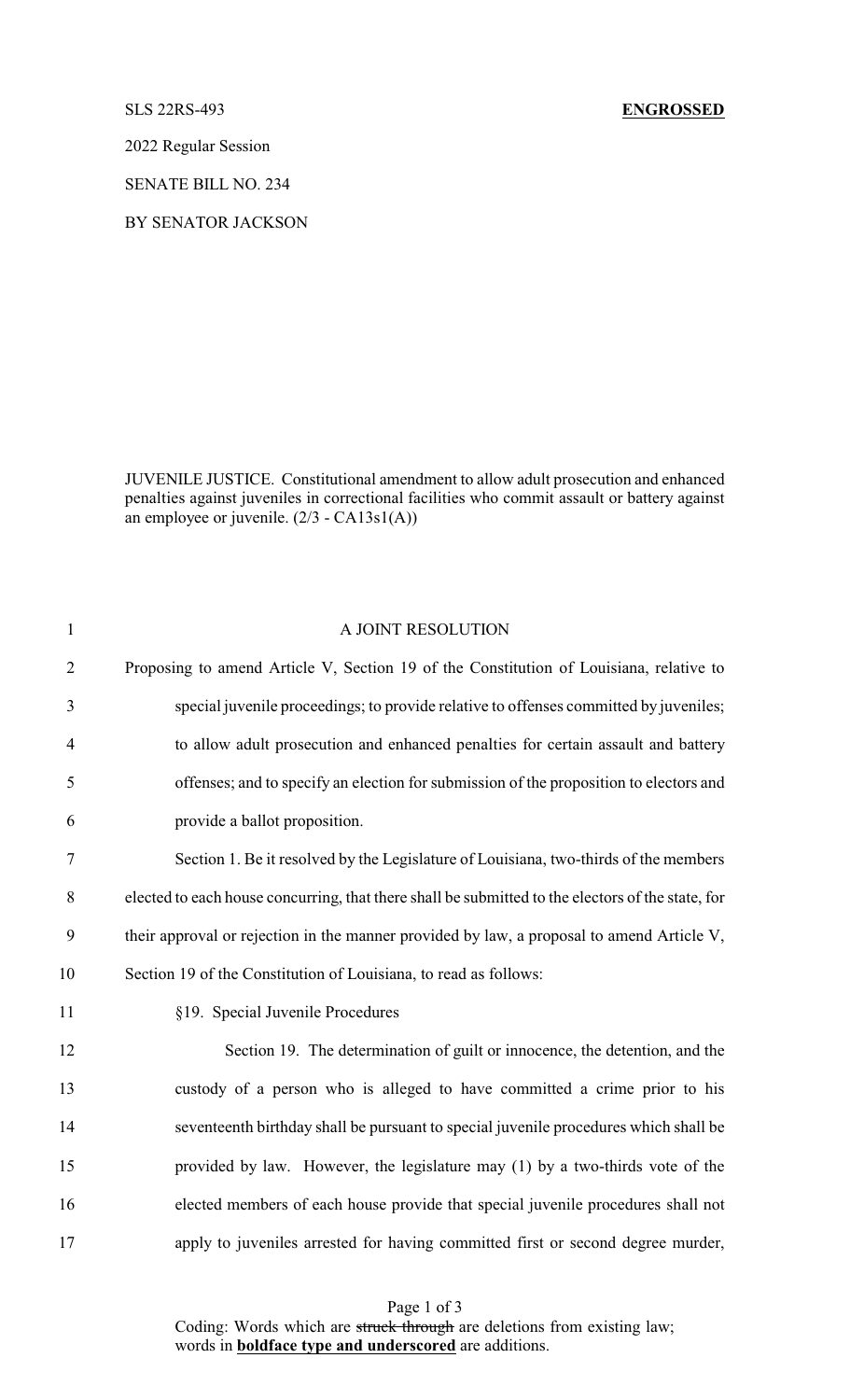| $\mathbf{1}$   | manslaughter, aggravated rape, armed robbery, aggravated burglary, aggravated                 |
|----------------|-----------------------------------------------------------------------------------------------|
| $\overline{2}$ | kidnapping, attempted first degree murder, attempted second degree murder, forcible           |
| $\mathfrak{Z}$ | rape, simple rape, second degree kidnapping, <b>battery of a correctional facility</b>        |
| $\overline{4}$ | employee, any battery committed upon a juvenile detained in a correctional                    |
| 5              | facility, any assault committed upon a correctional facility employee or juvenile             |
| 6              | detained in a correctional facility, a second or subsequent aggravated battery, a             |
| 7              | second or subsequent aggravated burglary, a second or subsequent offense of                   |
| $8\,$          | burglary of an inhabited dwelling, or a second or subsequent felony-grade violation           |
| 9              | of Part X or X-B of Chapter 4 of Title 40 of the Louisiana Revised Statutes of 1950,          |
| 10             | involving the manufacture, distribution, or possession with intent to distribute              |
| 11             | controlled dangerous substances, and (2) by two-thirds vote of the elected members            |
| 12             | of each house lower the maximum ages of persons to whom juvenile procedures                   |
| 13             | shall apply, and (3) by two-thirds vote of the elected members of each house                  |
| 14             | establish a procedure by which the court of original jurisdiction may waive special           |
| 15             | juvenile procedures in order that adult procedures shall apply in individual cases.           |
| 16             | The legislature, by a majority of the elected members of each house, shall make               |
| 17             | special provisions for detention and custody of juveniles who are subject to the              |
| 18             | jurisdiction of the district court pending determination of guilt or innocence.               |
| 19             | Section 2. Be it further resolved that this proposed amendment shall be submitted             |
| 20             | to the electors of the state of Louisiana at the statewide election to be held on November 8, |
| 21             | 2022.                                                                                         |

 Section 3. Be it further resolved that on the official ballot to be used at said election there shall be printed a proposition, upon which the electors of the state shall be permitted to vote YES or NO, to amend the Constitution of Louisiana, which proposition shall read as follows:



Page 2 of 3 Coding: Words which are struck through are deletions from existing law; words in **boldface type and underscored** are additions.